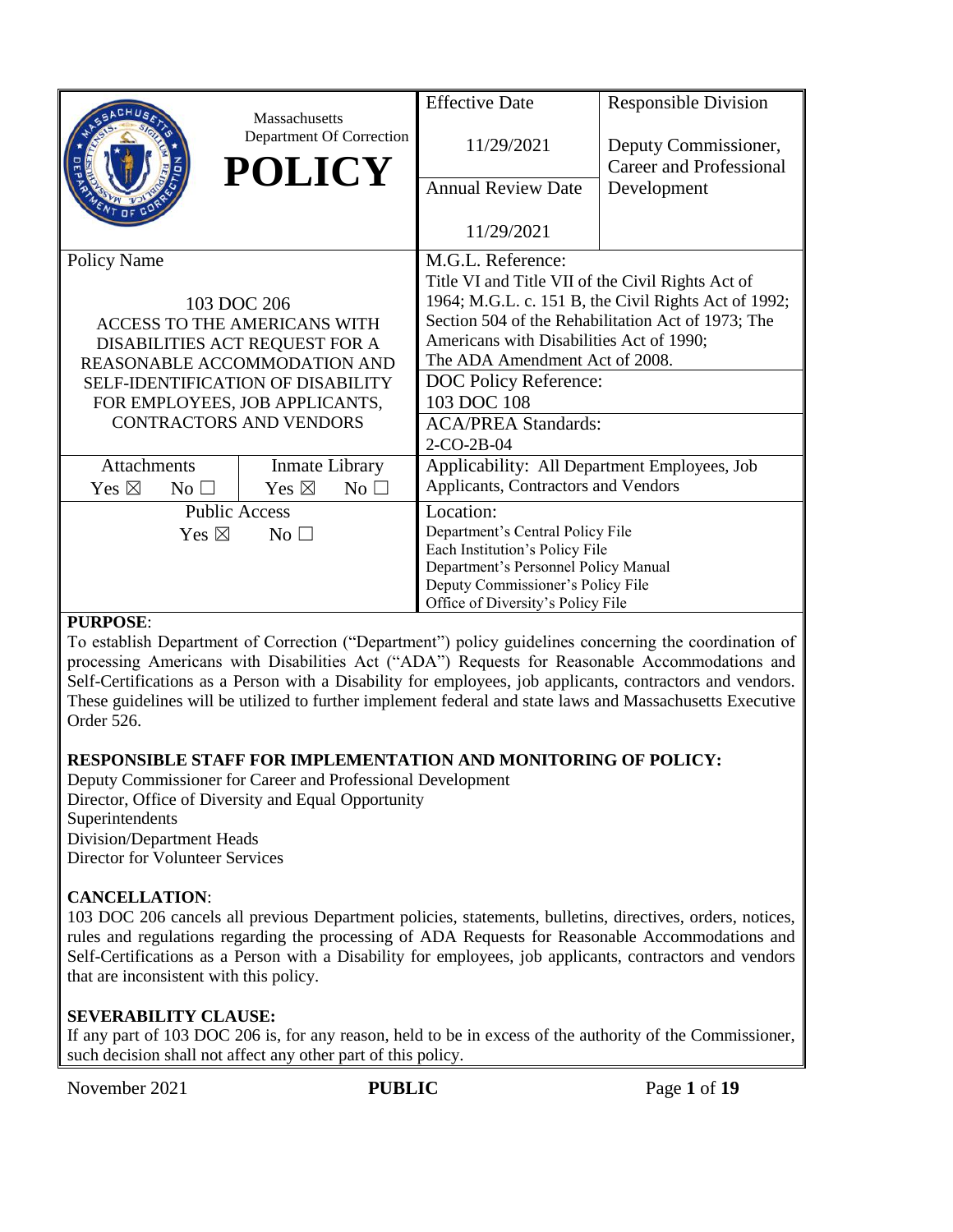# **TABLE OF CONTENTS**

| 206.01 | <b>General Policy</b>                                        | 3  |
|--------|--------------------------------------------------------------|----|
| 206.02 | Definitions                                                  | 3  |
| 206.03 | Requirements for a Reasonable Accommodation in<br>Employment | 7  |
| 206.04 | Types of Accommodations                                      |    |
| 206.05 | <b>Reasonable Accommodation Requests</b>                     |    |
| 206.06 | Requirements for Denial of an Accommodation                  | 8  |
| 206.07 | Self-Identification of a Disability                          | 9  |
| 206.08 | <b>Disability Qualification Requirements</b>                 | 9  |
| 206.09 | Initial Request for Reasonable Accommodation                 | 9  |
| 206.10 | <b>Institutional Access for Disabled Persons</b>             | 10 |

# **ATTACHMENTS**

| Appendix I  | Commissioner's Memo                    |     |
|-------------|----------------------------------------|-----|
|             | Self-Identification of Disability Form | 12. |
| Appendix II | <b>ADA</b> Request Forms               | 14  |
|             | ADA Medical Release Form               | 15  |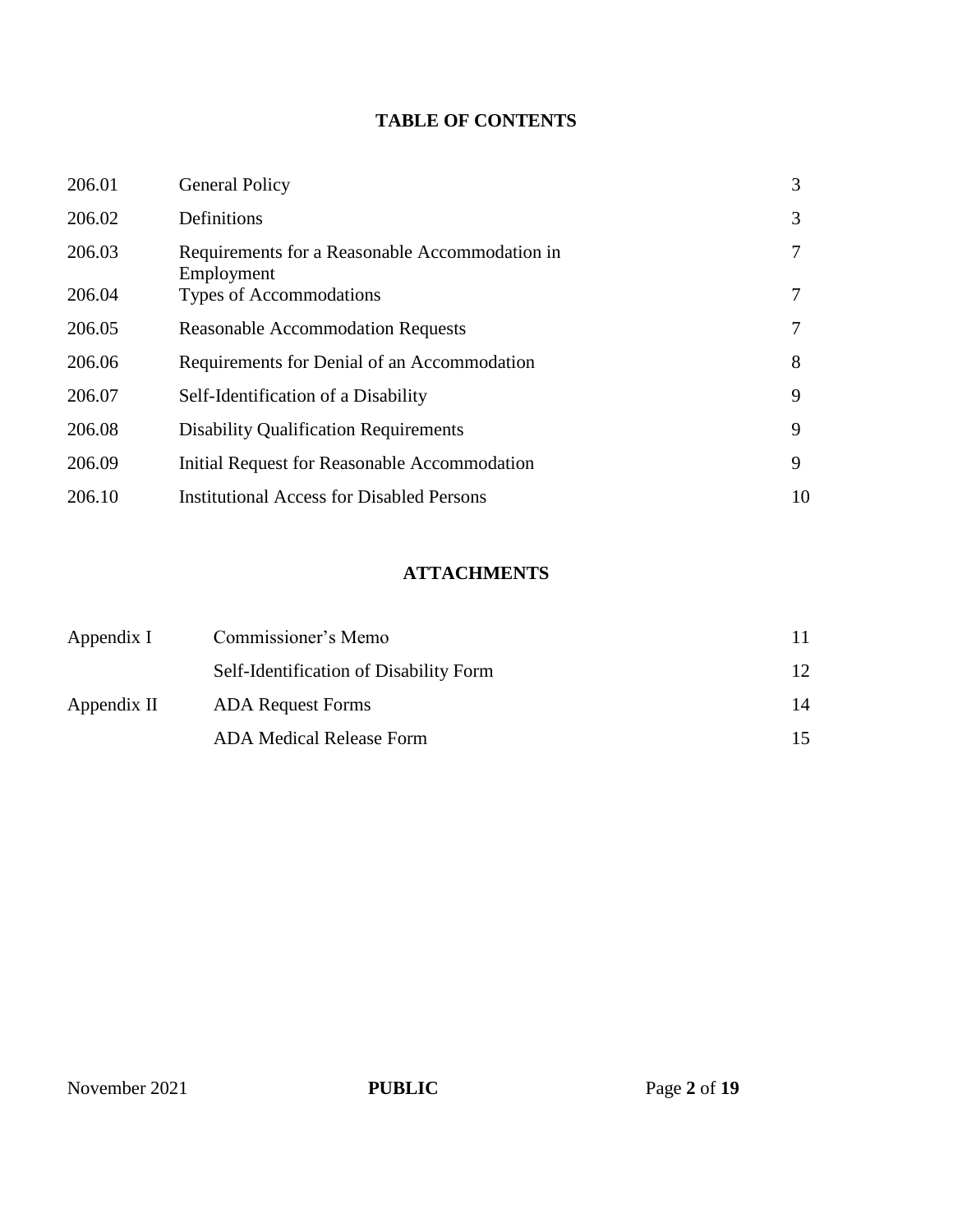# **206.01 GENERAL POLICY**

This policy is intended to implement, coordinate and monitor ADA accommodations and requests for reasonable accommodations. State agencies are required to make a reasonable accommodation when requested by a qualified job/volunteer applicant, employee, contractor or vendor with a disability in order to assist him/her/them with his/her/their ability to perform the essential functions of his/her/their position, unless the accommodation would impose an undue hardship as defined in section 206.05 of this policy.

The Department is committed to maintaining a work environment that is free from illegal discriminatory behavior with regard to both hiring and the terms and conditions for employment, including, but not limited to, promotions, terminations, transfers, job assignments and discipline, including behavior which creates a hostile, offensive, humiliating or intimidating work environment and sexual harassment, as defined by the state and federal anti-discrimination and sexual harassment laws. The Department will not tolerate and will take appropriate steps to prevent and eliminate illegal discrimination or harassment of any type, including any retaliatory behavior.

Accordingly, as part of the departmental Affirmative Action Plan, it is the Department's intent to ensure that all qualified job/volunteer applicants, employees, contractors and/or vendors are aware of the existence and importance of non-discrimination and equal opportunity in all aspects of state employment, programs, services and activities.

# **206.02 DEFINITIONS**

Each of the following terms shall have the assigned meaning for the purposes of implementing this policy:

Accessibility**:** Elimination of barriers; environmental, physical, communication, procedural or emotional, which can prevent an individual with a disability from equal opportunity.

Affirmative Action ("AA"): A policy or program that seeks to redress past discrimination by increasing opportunities for under-represented groups. For example, in the area of employment, affirmative action is accomplished by taking specific steps to identify, recruit, hire and/or develop for advancement, persons who are identified as part of a specific protected class.

Americans with Disabilities Act ("ADA"): A common name for the federal civil rights law, 42 U.S.C. §12,101 et seq., that is designed to prevent discrimination and enable individuals with disabilities to participate fully in all aspects of society, including employment, programs, activities, transportation, state and local government services and telecommunications.

ADA/504 Coordinator**:** The responsible individual designated by an agency and responsible head for coordinating its efforts to comply with and carry out agency responsibilities under the ADA, including investigation of any complaint communicated to the agency and alleging

November 2021 **PUBLIC** Page 3 of 19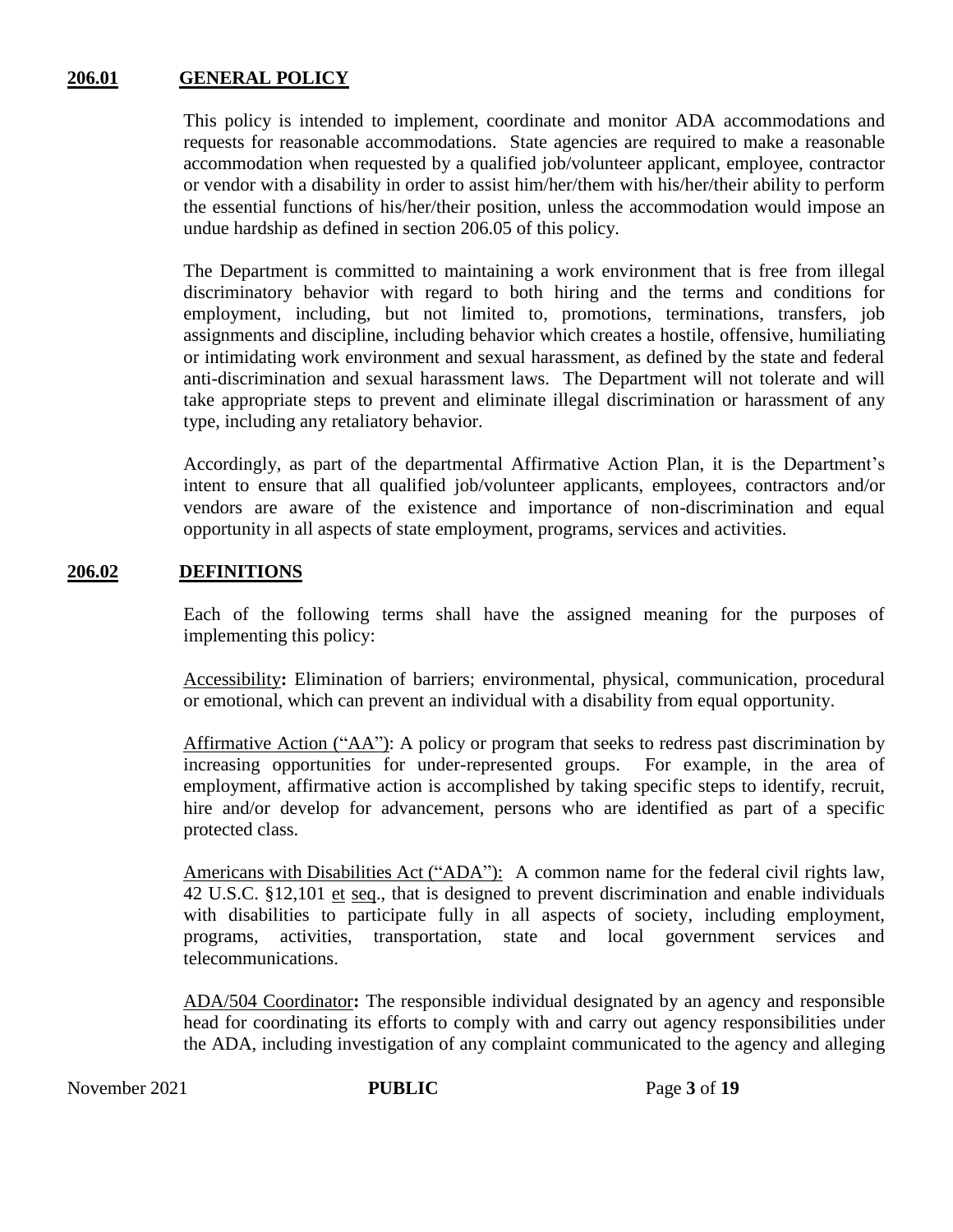noncompliance with this policy or alleging any actions that would be prohibited under this law.

Civil Rights: Rights belonging to an individual by virtue of citizenship, especially the fundamental freedoms and privileges guaranteed by law, including civil liberties, due process and freedom from discrimination.

Disability: (a) A physical or mental impairment, which substantially limits one or more major life activities; (b) a record of such impairment; or (c) being regarded as having such impairment. Unless specifically stated to the contrary, disability in this policy shall be synonymous with the term "handicap" as used in M.G.L. c. 151B, §1 (16), (17) and its implementing regulations as set forth in 804 C.M.R. §3.01 (5).

Discrimination Rights: All rights assured under M.G.L. c. 151B that prohibit discrimination on the basis of age, criminal records (inquiries only), disability, gender, genetics, military status, national origin, religion, race, color, sexual orientation, ancestry, retaliation, or for failure to make reasonable accommodation for a person's disability.

Diversity: A policy or program that values differences among the Commonwealth's employees and all those with whom it does business. These differences include, but are not limited to, race, gender, gender identity or expression, color, national origin and ancestry, religion, age, mental and physical disabilities, sexual orientation, veteran's status, organizational level, economic status, geographical origin, marital status, communication and learning styles and the other characteristics and traits. The goal of this policy is to develop an inclusive environment that capitalizes on each individual's talents, skills and perspectives in order to increase organizational productivity and effectiveness.

Equal Opportunity:An organization's efforts to ensure that all personnel, service, programs, policies and practices will be formulated and conducted in a manner that provides equal access to all employees, job applicants, contractors and vendors.

Essential Functions of the Job: Those functions that must necessarily be performed by an employee in order to accomplish the principal objectives of the job. Put another way, the "essential functions" are those that are not incidental or tangential to the job in question. Several considerations bear on whether particular job functions are or are not essential:

- A. First, functions that are identified as part of a job but which are in fact rarely or never performed will not likely be considered essential.
- B. Second, in determining whether a job function is essential, the Equal Employment Opportunity ("EEO") Commission will ask whether removing a given function from the job would fundamentally change the nature of the job in question. Thus, for example, while a firefighter may only be called upon to withstand the intense heat of flames on very rare occasions, removing this function from his/her/their job would fundamentally change the nature of the job.

November 2021 **PUBLIC** Page 4 of 19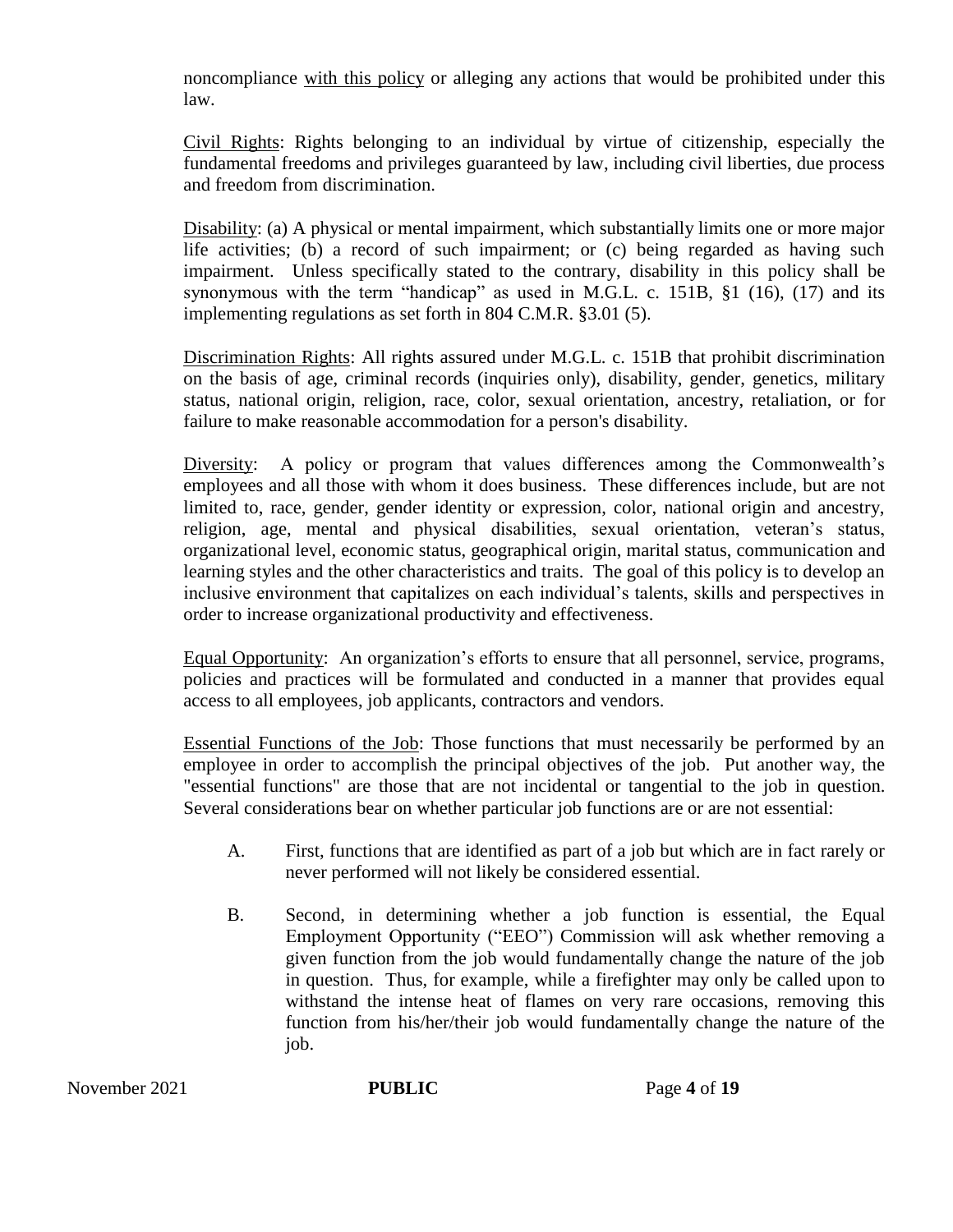- C. Other considerations may also be taken into account in determining whether or not certain functions are essential to the job. Consideration shall be given to the employer's judgment as to what functions of a job are essential, and if an employer has prepared a timely written job description, this description shall be considered evidence of the essential functions of the job, but will not be binding.
- D. Additional considerations bearing on whether a function is essential include the amount of time spent on the job performing the function, the terms of a collective bargaining agreement, the work experience of past incumbents in the job, and the current work experience of incumbents in similar jobs.

Impairment: A physiological disorder affecting one or more of a number of body systems, or a mental or psychological disorder. The following conditions, for example, are not impairments: environmental, cultural and economic disadvantages; homosexuality, bisexuality and other sexual orientation; normal pregnancy; personality traits that are not caused by mental or psychological disorders; normal deviations in height, weight or strength; the current, illegal use of a controlled substance or the non-dependent use of alcohol. Individuals with illnesses, such as hepatitis, tuberculosis or AIDS, may be considered to have a disability.

Major Life Activities: (1) In general, Major Life Activities include, but are not limited to: (i) Caring for oneself, performing manual tasks, seeing, hearing, eating, sleeping, walking, standing, sitting, reaching, lifting, bending, speaking, breathing, learning, reading, concentrating, thinking, communicating, interacting with others and working and (ii) The operation of a major bodily function, including functions of the immune system, special sense organs and skin, normal cell growth, and digestive, genitourinary, bowel, bladder, neurological, brain, respiratory, circulatory, cardiovascular, endocrine, hemic, lymphatic, musculoskeletal and reproductive functions. The operation of a major bodily function includes the operation of an individual organ within a body system. (2) In determining other examples of major life activities, the term "major" shall not be interpreted strictly to create a demanding standard for disability.

Massachusetts Commission Against Discrimination ("MCAD"): The state agency created by M.G.L. c.6, §56, responsible for enforcing the Commonwealth's laws against discrimination in employment, housing, public accommodations, education and credit. In addition to receiving, investigating and deciding complaints of discrimination, the Commission is charged by statute to make recommendations to agencies and officers of the Commonwealth or its political subdivisions in aid of its policies and the purposes of the anti-discrimination law and to obtain, upon request, and utilize the services of all executive departments and agencies.

November 2021 **PUBLIC** Page 5 of 19 Massachusetts Office on Disability ("MOD"): The state agency created by M.G.L. c. 6, § 185 et seq. It is responsible for overseeing compliance by the Commonwealth with the ADA, Section 504 of the Rehabilitation Act of 1973, M.G.L. c. 151B and other disability related laws and regulations. Among other responsibilities, the MOD provides technical assistance to state agencies and their appointing authorities and monitors compliance with the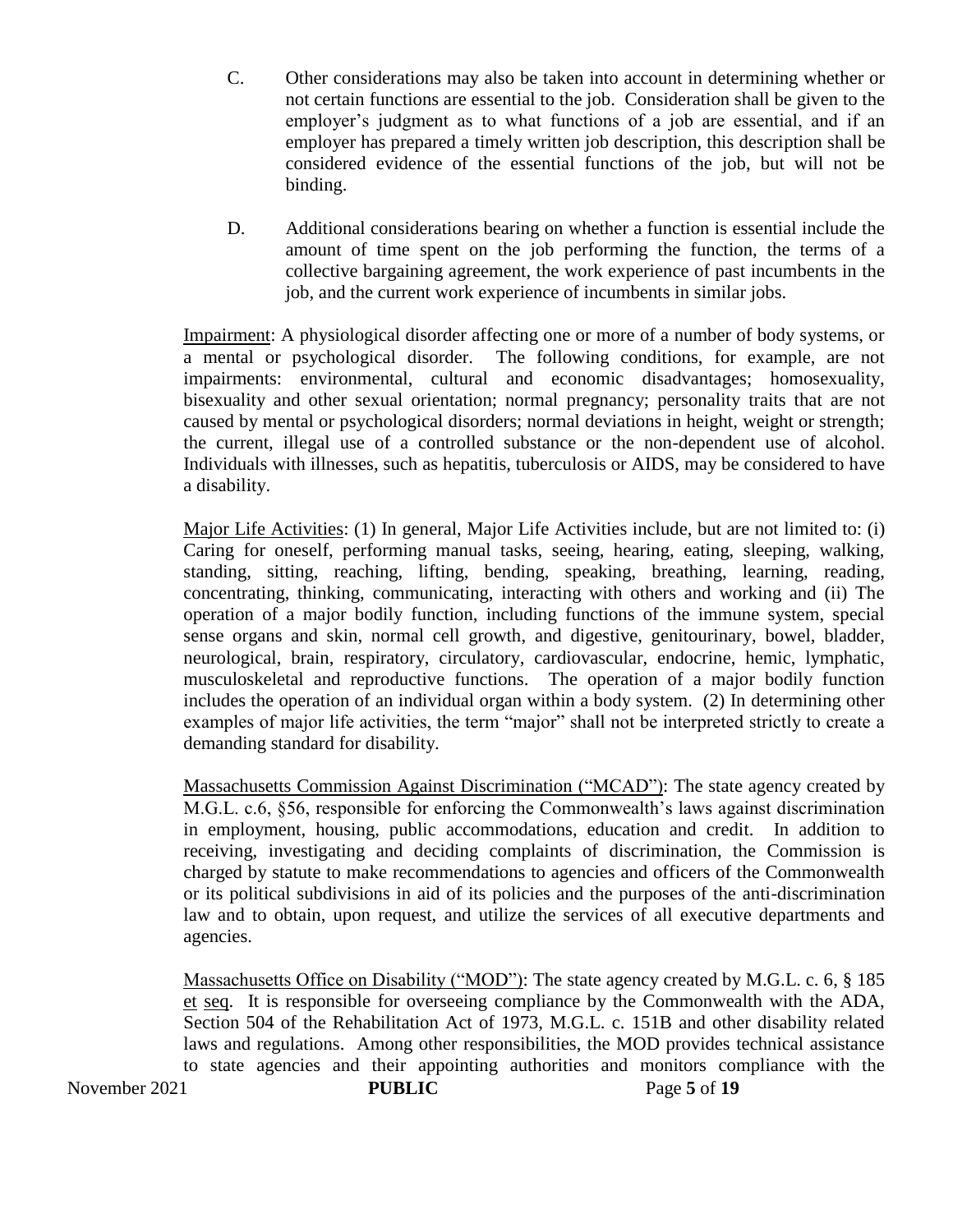nondiscrimination aspect of Executive Order 526 for state compliance with all state and federal disability related laws and regulations.

Mitigating Measures: The existence of impairment is determined without regard to whether its effect can be mitigated by measures such as medication, auxiliary aids or prosthetic devices. Examples of mitigating measures include but are not limited to:

- i. Medication, medical supplies, equipment, or appliances, low-vision devices (defined as devices that magnify, enhance or otherwise augment a visual image, but not including ordinary eyeglasses or contact lenses); prosthetics including limbs and devices, hearing  $aid(s)$  and cochlear implant(s) or other implantable hearing devices; mobility devices; and oxygen therapy equipment and supplies;
- ii. Use of assistive technology;
- iii. Reasonable accommodations or "auxiliary aids or services" (as defined by [42](http://frwebgate.access.gpo.gov/cgi-bin/getdoc.cgi?dbname=browse_usc&docid=Cite:+42USC12103)  [U.S.C. 12103\(](http://frwebgate.access.gpo.gov/cgi-bin/getdoc.cgi?dbname=browse_usc&docid=Cite:+42USC12103)1));
- iv. Learned behavioral or adaptive neurological modifications; or
- v. Psychotherapy, behavioral therapy, or physical therapy.

Office of Diversity and Equal Opportunity ("ODEO"): The Commonwealth's ODEO, formerly the State Office of Affirmative Action, was established by Executive Order 227 and continues its existence through Executive Order 526 to ensure the Commonwealth's compliance with State and Federal Affirmative Action laws, regulations and executive orders.

The DOC Office of Diversity and Equal Opportunity is the department's division charged with ensuring compliance with Executive Order 526 and the State and Federal Affirmative Action laws, regulations and executive orders and located at 50 Maple Street, Milford, MA 01757.

Person with Disability: Any person who (a) has a physical or mental impairment which substantially limits one or more major life activities; (b) has a record of such impairment or (c) is regarded as having such impairment.

Protected Class: Legally identified groups that are specifically protected against discrimination in Executive Order 526. The term "protected class status" shall include race, color, age, gender, ethnicity, sexual orientation, gender identity or expression, religion, creed, ancestry, national origin, disability and/or veteran's status.

Qualified Person with a Disability: A person with a disability who can perform the essential functions of a job with or without reasonable accommodation.

Reasonable Accommodation: An adjustment or alteration that enables a person with a disability to apply for jobs, gain access to the work environment, perform job duties or enjoy the benefits and privileges of employment.

November 2021 **PUBLIC** Page 6 of 19 Record of Impairment: A person is considered to have a "disability" if he/she/they has a past record or medical history of a physical or mental impairment that substantially limited one or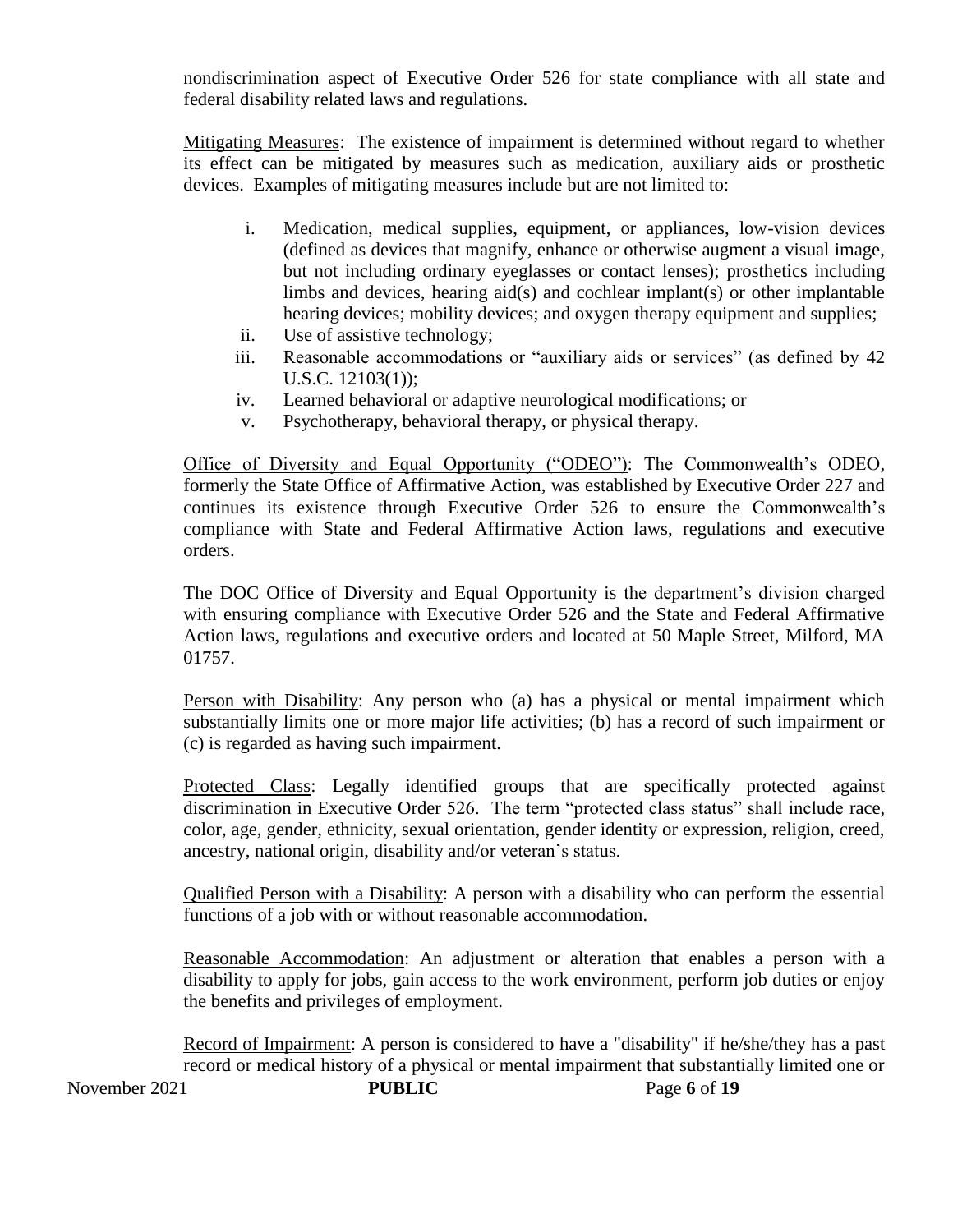more major life activities, even though the impairment may no longer exist. For example, a person who was treated for cancer five (5) years earlier but who has been cancer-free since that time may still be entitled to protection under the law as a "person with a disability."

Substantially Limits: An impairment is substantially limiting if it prohibits or significantly restricts an individual's ability to perform a major life activity. The term "substantially limits" is to be construed broadly in favor of expansive coverage, to the maximum extent permitted by the terms of the ADA.

Undue Hardship: Significant difficulty or expense when considering the nature and cost of a reasonable accommodation to an individual's disability, the overall financial resources of the organization, number and type of employees and institutions and the type of operations of the organization.

# **206.03 REQUIREMENTS FOR REASONABLE ACCOMMODATION IN EMPLOYMENT**

The Department is required to make a reasonable accommodation upon request to the known physical and/or mental limitations of a qualified applicant or employee with a disability in order to assist the employee with his/her/their ability to perform the essential functions of his/her/their position, unless it can demonstrate that the accommodation would impose an undue hardship.

A reasonable accommodation is an adjustment or alteration that enables a person with a disability to apply for jobs, to gain access to the work environment, to perform job duties, participate in training or to enjoy the benefits and privileges of employment.

# **206.04 TYPES OF ACCOMMODATIONS**

There are many types of accommodations, which include, but are not limited to:

- making job facilities accessible to and equally usable by a person with a disability;
- modifying work schedules;
- obtaining, maintaining or modifying adaptive job equipment or devices;
- **n** modifying the manner in which tests, examinations, selection devices are administered;
- allowing time off for medical reasons;
- **allowing leaves of absence;**
- **Permission** providing readers, interpreters for the deaf, drivers or other aides.

# **206.05 REASONABLE ACCOMMODATION REQUESTS**

Reasonable accommodation policy applies to all employment decisions by the employer, including but not limited to recruitment, hiring, training, promotion, reassignment, lay-off and termination.

November 2021 **PUBLIC** Page 7 of 19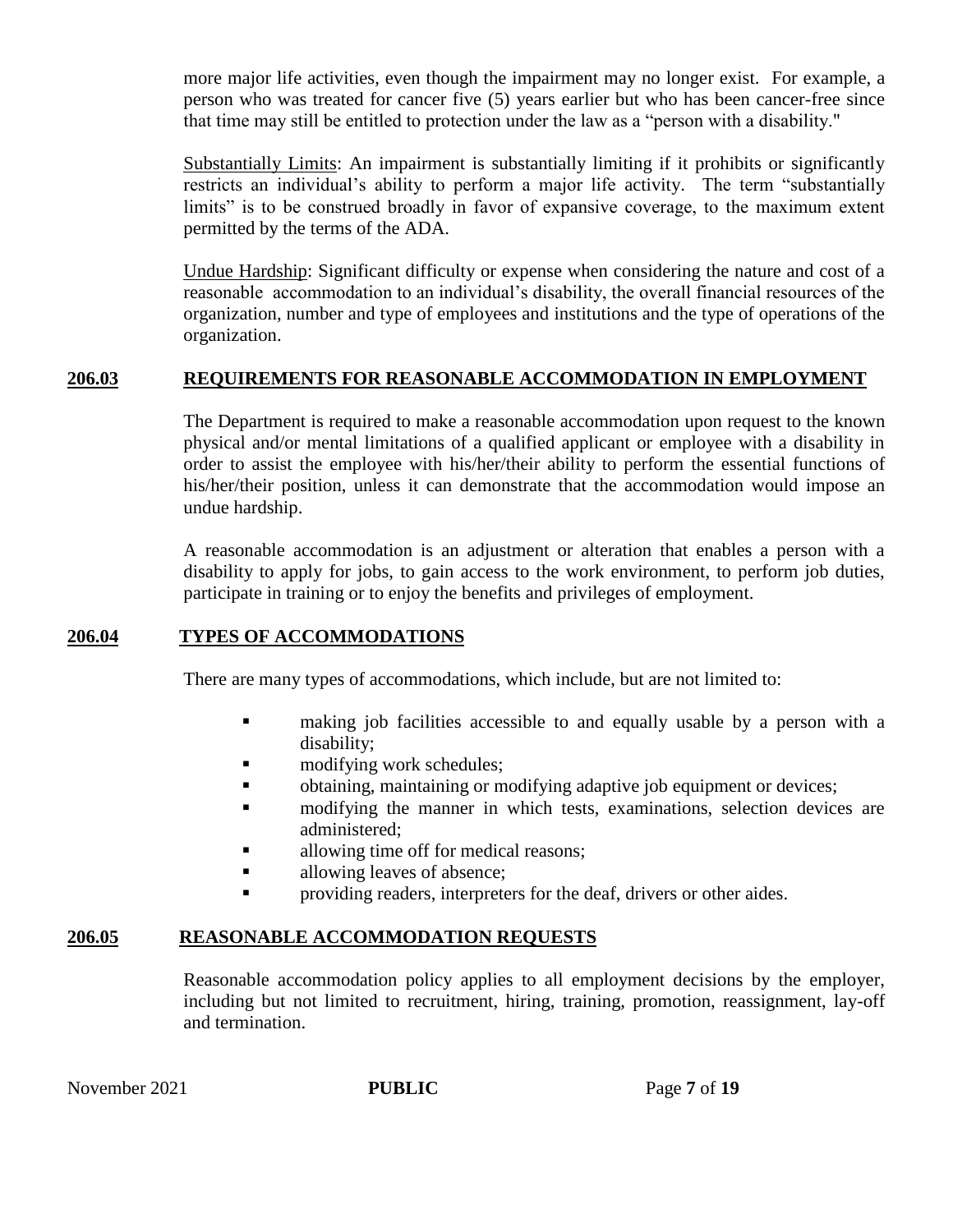Agencies are required to maintain an open dialogue between job applicants and employees and employers about provision of reasonable accommodation. The goal is to accommodate the needs of qualified individuals with disabilities, while satisfying the legitimate business interests of the agency.

Accommodation Request Forms can be found on the Department's Office of Diversity's Intranet page. An individual can call the Department's Office of Diversity and information about the application process will be provided. In addition, forms can be faxed or sent in the mail.

The Department's ADA/504 Coordinator, who is the Director for the Department's Office of Diversity, will process all formal reasonable accommodation requests within twenty (20) working days of the date the request is received, except in situations when the requester may need an earlier accommodation to meet vital health or safety needs. All accommodation requests must include an original doctor's letter and the Medical Inquiry Form, signed by the medical professional, which addresses if the employee, applicant or vendor meets the eligibility criteria and how his/her/their disability impacts his/her/their ability to perform the essential functions of his/her/their job.

If an accommodation is requested to assist with the application process or additional time to submit medical documentation is required in order to submit completed application package, then the ADA Coordinator will be allowed consideration for special time required and time will be extended accordingly. Forms should be marked CONFIDENTIAL and mailed or delivered to: ADA Coordinator, Director of the Office of Diversity & Equal Opportunity, 50 Maple Street, Milford, MA 01757.

# **206.06 REQUIREMENTS FOR DENIAL OF AN ACCOMMODATION**

Reasonable accommodation shall not be denied to any qualified person with a disability unless:

- (A) Undue financial burdens: Agencies should keep in mind that the assets of the Commonwealth as a whole may be considered when determining whether there is a financial burden. A denial of an accommodation based upon financial burden is rare and the ODEO should be consulted before an agency claims this exemption.
- (B) Undue administrative burdens: An accommodation is so complex or inappropriate for the setting in which it would be performed that it is not practical; or
- (C) Fundamental alteration: Cases where the accommodation would fundamentally alter the nature of the job, program, activity or service where the employee is assigned to work.

November 2021 **PUBLIC** Page 8 of 19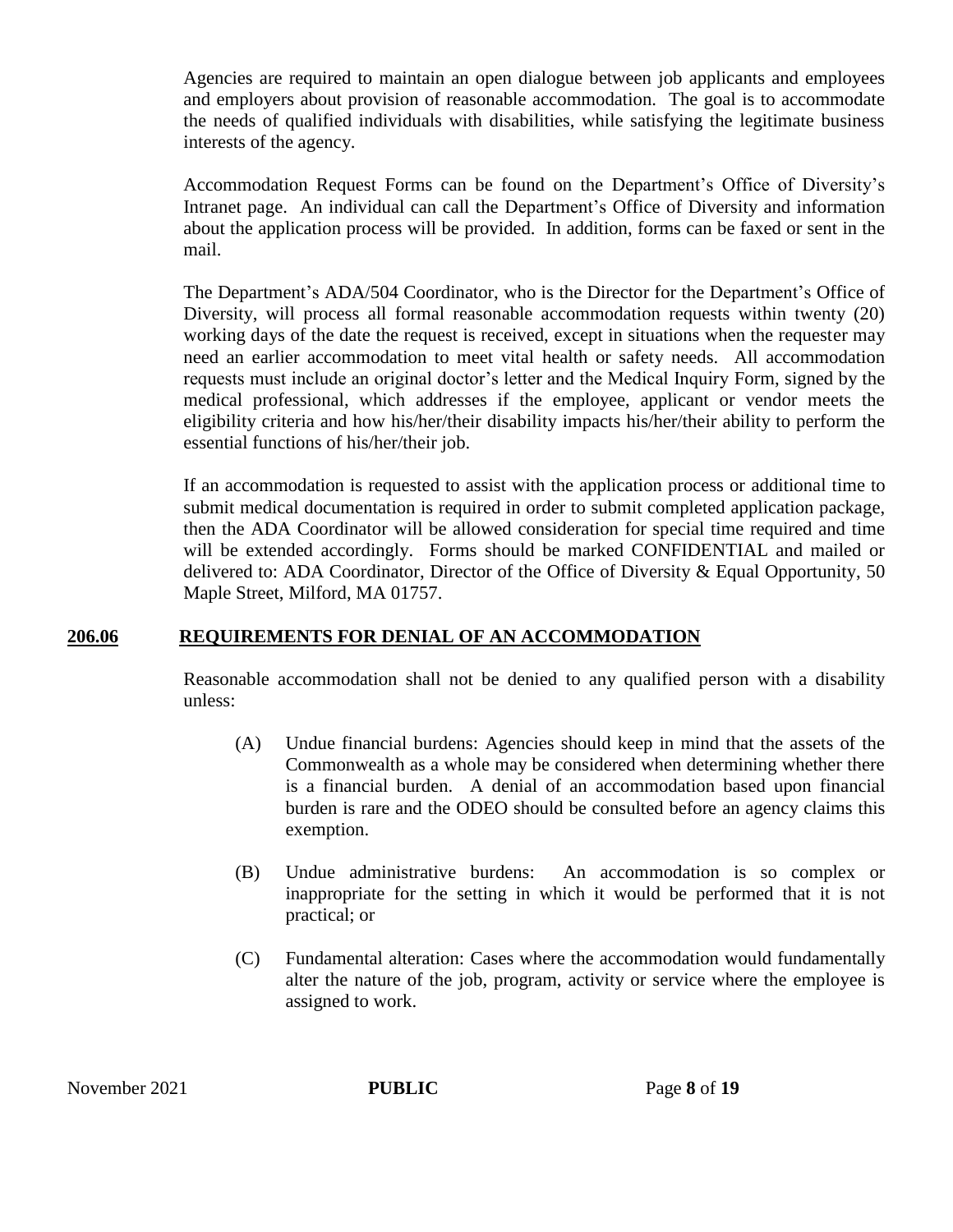# **206.07 SELF IDENTIFICATION OF A DISABILITY**

In accordance with Executive Order 526, the Order regarding Non-Discrimination, Diversity, Equal Opportunity and Affirmative Action, any employee or job applicant with a disability may voluntarily self-identify for affirmative action purposes at the local agency level at any time by signing the Statement of Self-identification form and presenting it to the ADA/504 Coordinator at the Department's Office of Diversity. Each employee or job applicant/volunteer applicant, employee, vendor or contractor within the executive branch of state government is invited to indicate whether he/she/they has a disability, for purposes of receiving the affirmative action benefits of protected status.

This information is intended for use solely in connection with the Commonwealth's affirmative action efforts. It is being requested on a voluntary basis, and refusal to provide it will not subject any employee to any adverse treatment. The information will be kept confidential, not part of the employee's personnel file and used only in accordance with the State Office of Diversity and Equal Opportunity guidelines and any applicable Federal regulations (e.g. 45 C.F.R. Part 84) implementing Section 504 of the Rehabilitation Act of 1973 (29 U.S.C. 794). The self-identifying individual must submit to the ADA/504 Coordinator at the Department's Office of Diversity this Self-Identification of Disability form.

A self-identification is presumed accurate. An employee who wants to self-identify as a person with a disability will be asked to submit the "Self-Identification of Disability" form to the Department's ADA/504 Coordinator at the Department's Office of Diversity.

# **206.08 DISABILITY QUALIFICATION REQUIREMENTS**

An employee will qualify for protected status if he/she/they (1) has a physical or mental impairment which substantially limits one or more major life activities, (2) has a record of such an impairment or (3) is regarded as having such an impairment. "Major life activities" include, but are not limited to, functions such as caring for one's self, performing manual tasks, walking, seeing, hearing, speaking, breathing, learning and working.

# **206.09 INITIAL REQUEST FOR REASONABLE ACCOMMODATION**

The applicant or employee may begin the process of requesting a reasonable accommodation through a verbal request to his/her/their immediate supervisor or to the ADA/504 Coordinator within the Department's Office of Diversity.

- (A) The supervisor shall immediately refer the request to the agency ADA/504 Coordinator in the Department's Office of Diversity for appropriate action.
- (B) The ADA/504 Coordinator may consult with appropriate individuals in developing a response to the request for reasonable accommodation.
- November 2021 **PUBLIC** Page 9 of 19 (C) The ADA/504 Coordinator shall respond to the request for reasonable accommodation in writing within twenty (20) working days. In some cases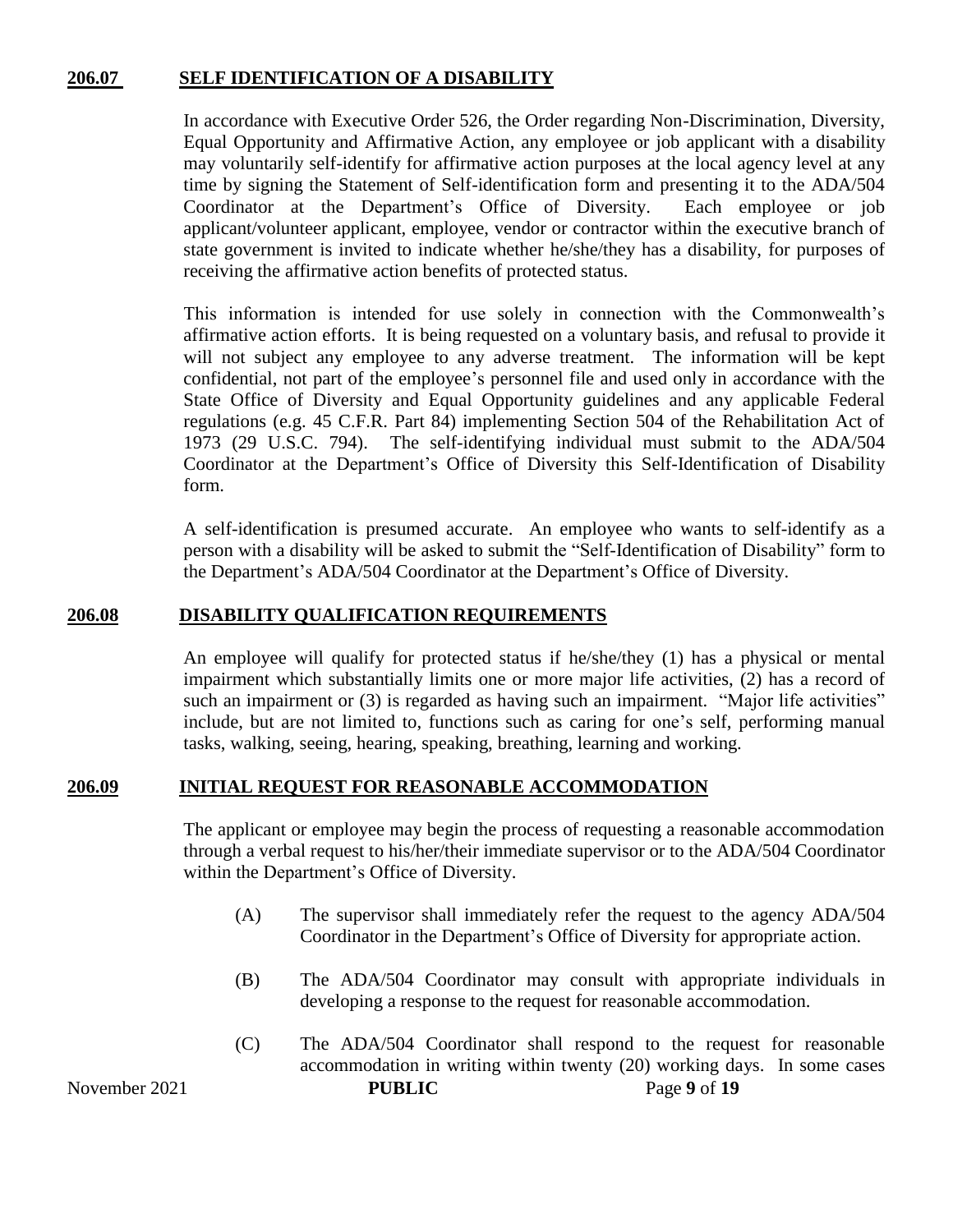where the request is so complicated and may require more time to coordinate, this time period may be extended. The original copy of the written response shall be promptly delivered to the requester. The ADA/504 Coordinator shall maintain the copy in a confidential file that is separate from the employee's personnel file. The ADA/504 Coordinator shall inform only those personnel within the agency who have a need to know of an accommodation, and those personnel shall be given only as much information as is needed for them to perform their duties.

- (D) In the event that the reasonable accommodation request has been denied, the ADA/504 Coordinator shall provide the employee a written response, including a reason for denying the accommodation. The original shall be promptly delivered to the requester. The ADA/504 Coordinator shall maintain one copy in a confidential file that is separate from the employee's personnel file.
- (E) At the time the denial is issued, the requester shall simultaneously be informed in writing of his/her/their right to appeal. The requester must be specifically informed of the available appeal procedures, which include the following:
	- (1) The Secretariat Appeal of Denial of Reasonable Accommodation Request process
	- (2) The State Office of Diversity and Equal Opportunity Resolution
- (F) This information of appeal rights shall also state the individual's right to consult with and to be represented by an advocate or attorney of his/her/their choice, including but not limited to, requesting assistance from the Massachusetts Office on Disability.
- (G) The notice shall also advise the individual of his/her/their right to file a charge of discrimination with the MCAD or the Equal Employment Opportunity Commission.

# **206.10 INSTITUTION ACCESS FOR DISABLED PERSONS**

The Department is required to ensure that its programs are accessible and usable by disabled persons. In so doing, with the 103 DOC 108, *Institution Policy on Program/Facility Access for Disabled Persons*, the Department will ensure that existing programs in established institutions are accessible and usable by disabled persons unless any request for an accommodation would materially impair the mission of the institution in ensuring the safe and efficient operation of the program, including but not limited to, a safety hazard to the individual or a threat to the safety and security of the correctional staff or institution.

November 2021 **PUBLIC** Page 10 of 19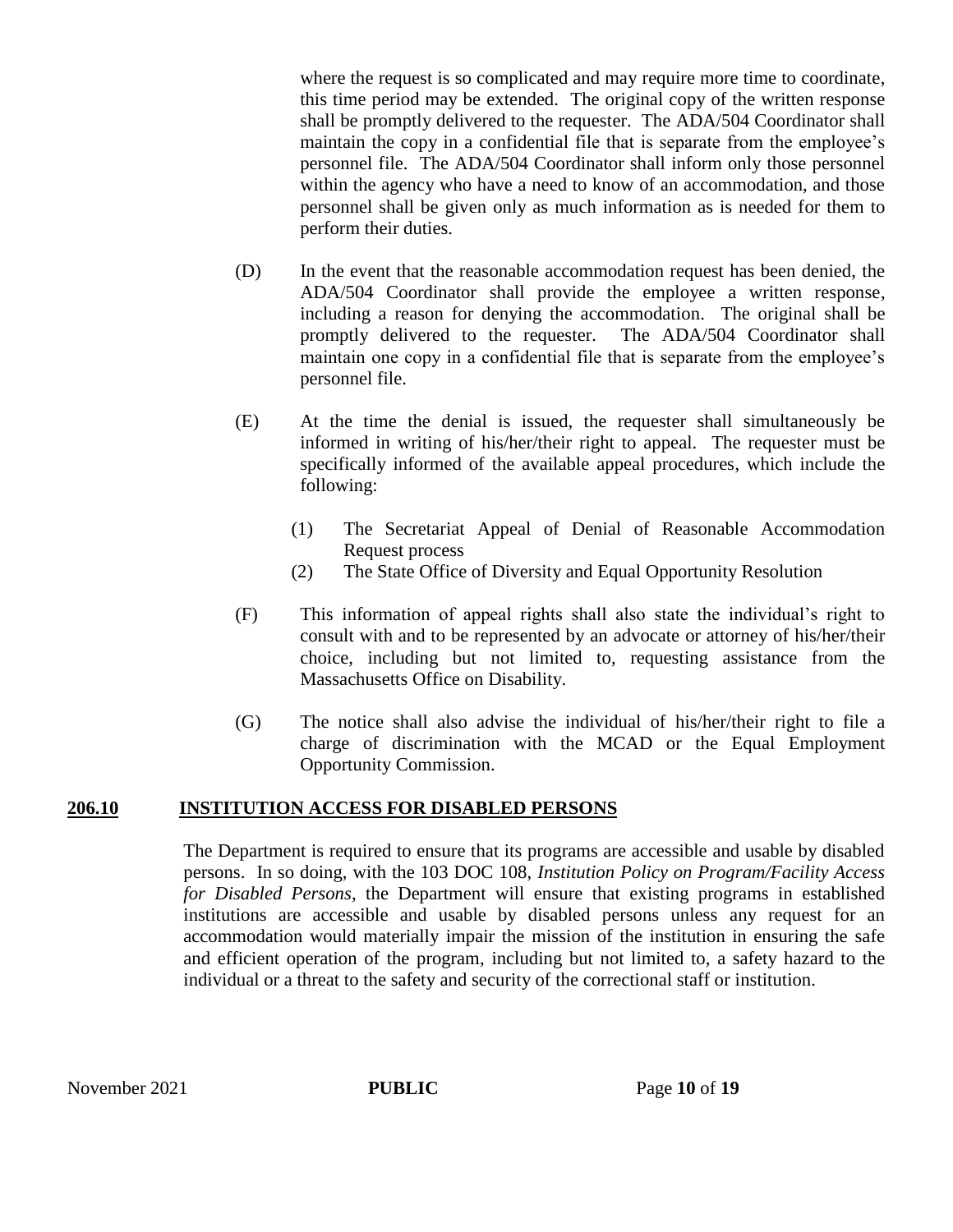# **Appendix I: Commissioner Memo**

**TO: All Applicants and Employees FROM: Carol A. Mici, Commissioner DATE: June 16, 2020 RE: Civil Rights Program Invitation to Self –Identify as a Person with a Disability**

In accordance with Executive Order 526 – Non-discrimination and equal opportunity shall be the policy of the Executive Branch of the Commonwealth. To that end, employees or applicants for employment within the executive branch of state government are invited to indicate whether s/he has a disability and selfidentify as a Person with a Disability for purposes of receiving the affirmative action benefits of protected status. This information is intended for the use solely in connection with the Commonwealth's Affirmative Action and Equal Employment Opportunity

The Department of Correction recognizes the importance of non-discrimination, diversity and equal opportunity in all aspects of state employment, programs, activities and services. Your participation is being requested on a voluntary basis, and refusal to provide this information will not subject you to any adverse treatment.

If you would like to self-identify as person with a disability, please complete the attached "Confidential Self-Identification of Disability" form and return it to: Carol L. Thomas, Department ADA Coordinator, Office of Diversity and Equal Opportunity, 50 Maple Street, Suite 2, Milford, MA 01757 or call at (508) 422-3690 with any questions. These forms will be processed as expeditiously as practical.

The information you provide will be kept confidential is not part of your personnel file and used only in accordance with the state guidelines and any applicable Federal regulations (e.g. 45 C.F.R. Part 84) implementing Section 504 of the Rehabilitation Act of 1973 (29 U.S.C. 794. Copies of the Executive Order and other regulations are available through the DOC Office of Diversity and Equal Opportunity.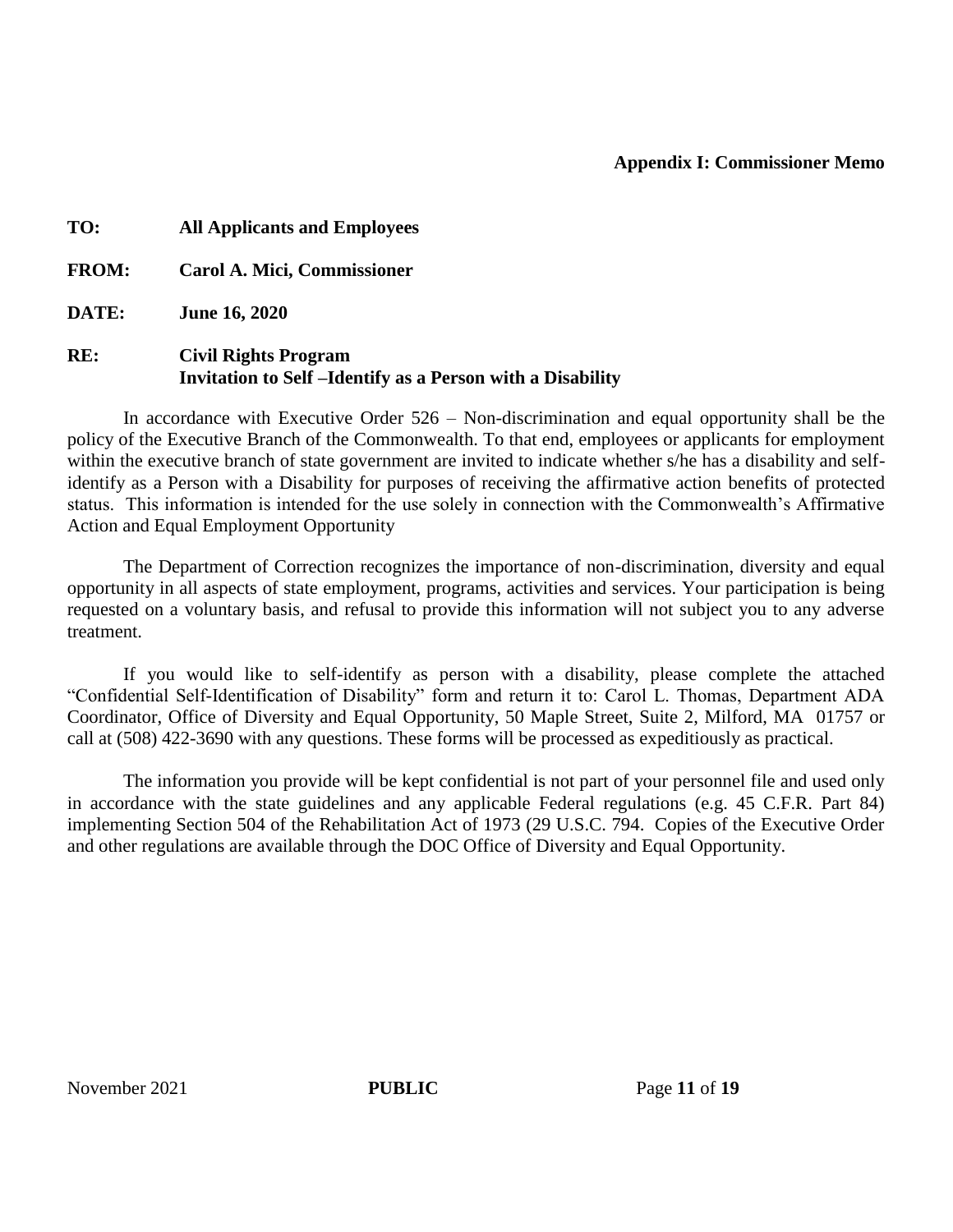# **DEPARTMENT OF CORRECTION**

### **SELF-IDENTIFICATION OF DISABILITY FORM**

This information is intended for use solely in connection with the Commonwealth's Affirmative Action and Equal Employment Opportunity efforts. It is being requested on a voluntary basis and refusal to provide it will not subject you to any adverse treatment. The information will be kept confidential and used in accordance with the Office of Diversity and Equal Opportunity guidelines and any applicable Federal regulations (e.g., 45 C.F.R Part 84) implementing Section 504 of the Rehabilitation Act of 1973 (29 U.S.C. 794). The self-identifying individual must submit to the ADA/504 Coordinator this Self-Identification of Disability Form.

A self-identification is presumed accurate. As a general rule agencies may not ask employees to verify their disability. Verification of disability by a competent medical authority or designated agency will only be required when both of the following criteria are present: (A) The individual's status as a person with a disability is potentially relevant, as a beneficial factor, in connection with a pending employment decision, such as being hired or promoted, or being spared a lay-off; and (B) The individual's status as a person with a disability is not obvious. Where a verification request is made, an employee who had self-identified as a person with a disability may be asked to submit a Confidential Verification of Disability form to the agency ADA/504 Coordinator within thirty (30) working days of the agency's ADA/504 Coordinator's request.

### **DO YOU QUALIFY FOR PROTECTED STATUS?**

You will qualify for protected status if you (1) have a physical or mental impairment which substantially limits one or more major life activities, (2) have a record of such an impairment or (3) you are regarded as having such an impairment. "Major Life Activities" include, but are not limited to: (i) Caring for oneself, performing manual tasks, seeing, hearing, eating, sleeping, walking, standing, sitting, reaching, lifting, bending, speaking, breathing, learning, reading, concentrating, thinking, communicating, interacting with others and working; and (ii) the operation of a major bodily function, including functions of the immune system, special sense organs, and skin; normal cell growth; and digestive, genitourinary, bowel, bladder, neurological, brain, respiratory, circulatory, cardiovascular, endocrine, hemic, lymphatic, musculoskeletal and reproductive functions. The operation of a major

November 2021 **PUBLIC** Page 12 of 19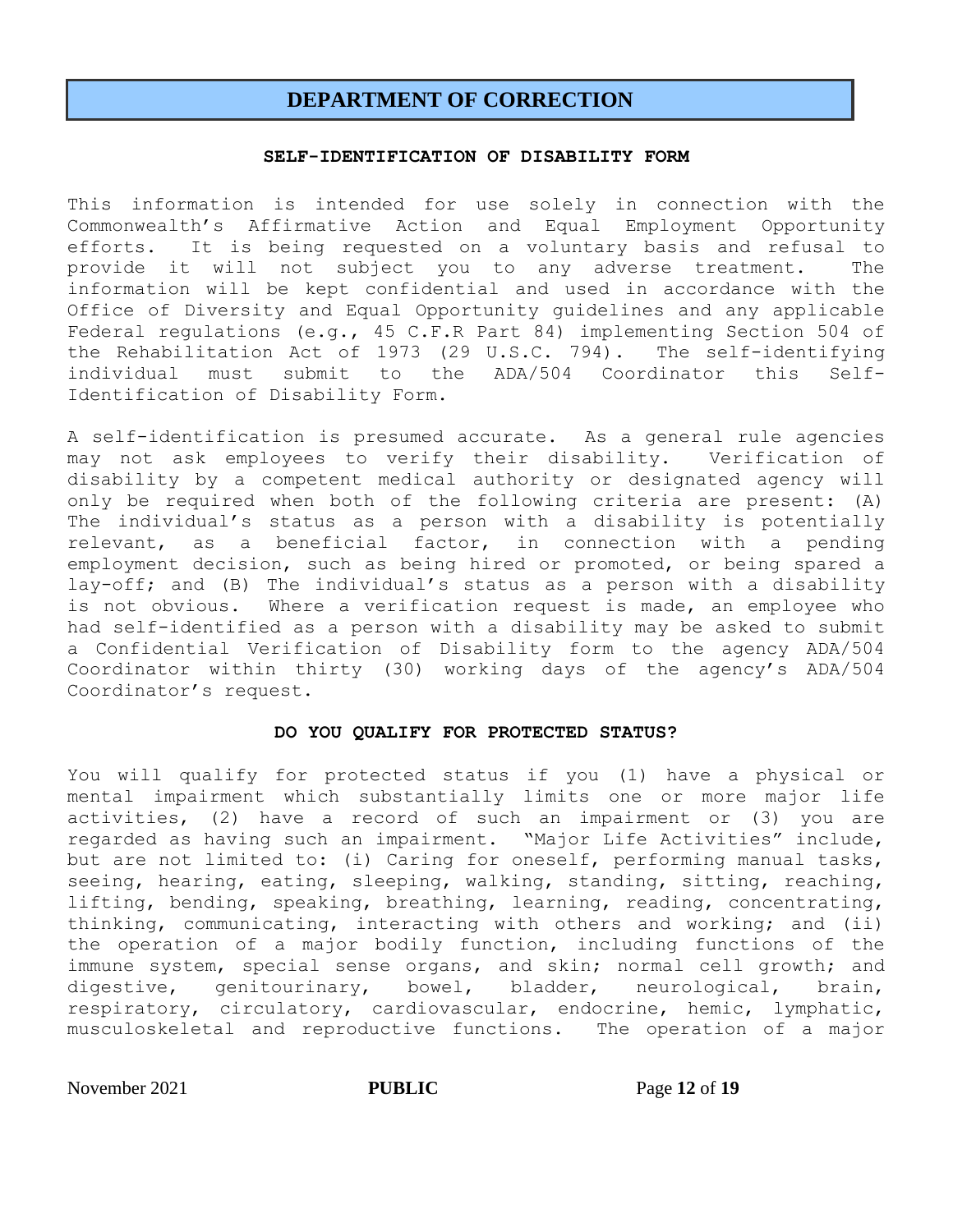bodily function includes the operation of an individual organ within a body system.

| Address<br>Name                                                                                                                                                                                                                                                                          |  |
|------------------------------------------------------------------------------------------------------------------------------------------------------------------------------------------------------------------------------------------------------------------------------------------|--|
| [Job Title if any] OR I am an<br>I am employed<br>applicant for employment<br>[Department/division/agency] Voluntarily self-<br>identify as a person<br>with a disability, according to the definition given above.<br>I understand that my protected status is subject to verification. |  |
| Signature:<br>Date:                                                                                                                                                                                                                                                                      |  |
| Confirmation of receipt by ADA/504 Coordinator<br>Date:<br>[Signature of ADA/504 Coordinator]                                                                                                                                                                                            |  |

November 2021 **PUBLIC** Page 13 of 19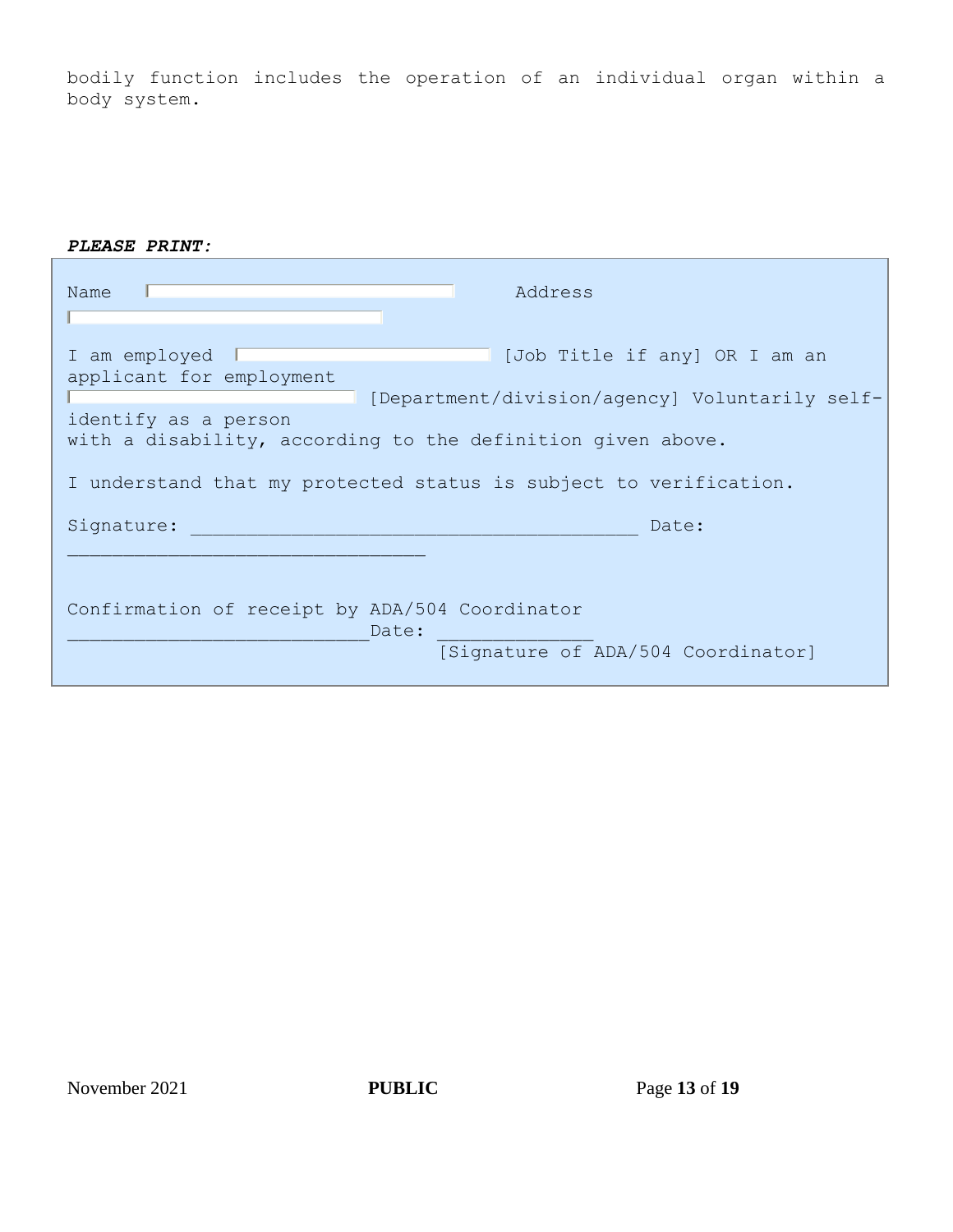# **TO: All Employees and Applicants**

# **FROM: Carol A. Mici, Commissioner**

**DATE: June 16, 2020**

# **RE: Process for Requesting ADA Reasonable Accommodation due to Disability**

The State Office of Diversity and Equal Opportunity and the Massachusetts Office on Disability have issued guidelines to all executive branch departments concerning policies and legal rights for persons with disabilities. These guidelines outline the implementation of Executive Order 526 and the American with Disabilities Act (ADA) regulations. Each agency is required to make a reasonable accommodation to the known physical and/or mental limitations of an otherwise qualified applicant or employee with a disability in order to assist the employee with their ability to perform the essential functions of their position.

Accordingly, through the work of the Department of Correction's Office of Diversity such as the Affirmative Action Plan we strive to inform all employees of the existence and importance of nondiscrimination, equal access policies and procedures in all aspects of employment, programs, services and activities for people with disabilities. Attached to this memo is a copy of the forms including steps job applicants/employees must follow to request an ADA reasonable accommodation.

The purpose for an ADA reasonable accommodation is to provide employees the opportunity to seek an accommodation regardless whether she/he has self-identified as a person with a disability. Any Department of Correction employee can contact Carol Thomas who is the Department ADA Coordinator for further information at the DOC Office of Diversity and Equal Opportunity located at 50 Maple Street, Milford, MA 01757 or call directly at 508-422-3690.

# **Attachment: Formal Written Request for ADA Reasonable Accommodation – Form 526**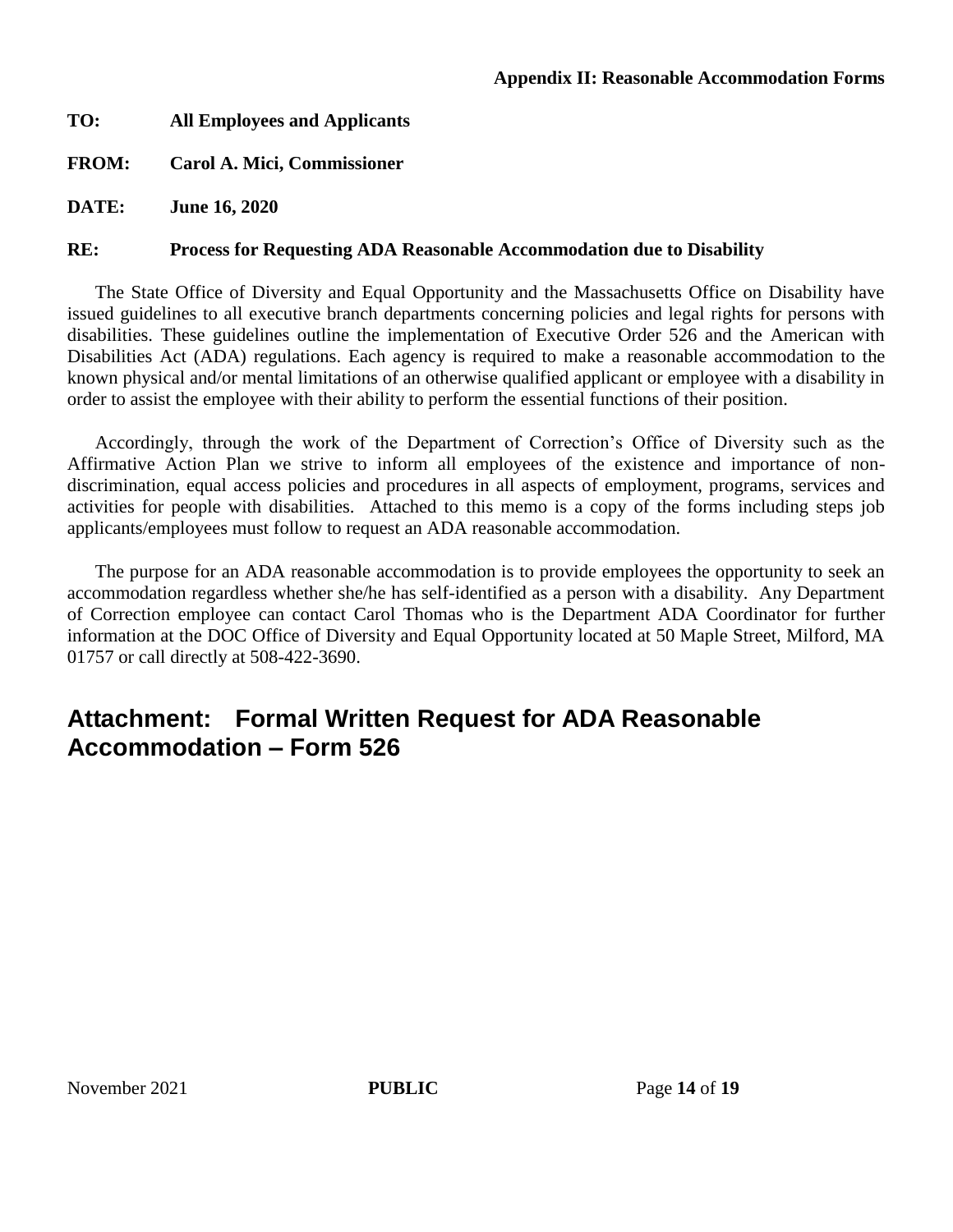# **DEPARTMENT OF CORRECTION CONFIDENTIAL FORMAL WRITTEN REQUEST FOR REASONABLE ACCOMMODATION**

INSTRUCTIONS: Full assistance shall be provided to any applicant/employee seeking to utilize this formal process of request for reasonable accommodation. The individual requesting shall have the opportunity for a thorough discussion with the ADA/504 Coordinator when these forms are provided.

The purpose of providing reasonable accommodation is to enable a person with a disability to perform the essential functions of the job. Therefore, information is necessary to determine:

- (a) whether the requestor actually requires a reasonable accommodation, and
- (b) the nature and extent of the accommodation, if one is required.

This information will be used only for the purpose of taking voluntary action to overcome the effects of conditions limiting opportunities for persons with disabilities. Although the information is being requested on a VOLUNTARY basis and will be kept CONFIDENTIAL, your failure to provide us with sufficient information necessary for us to make a reasonable accommodation determination may result in a decision that does not adequately address your needs.

| I WISH TO INITIATE A FORMAL REASONABLE ACCOMMODATION REQUEST.      |  |                   |  |
|--------------------------------------------------------------------|--|-------------------|--|
|                                                                    |  |                   |  |
|                                                                    |  |                   |  |
| (STREET)                                                           |  | $\rm (CITY)$      |  |
| (STATE)                                                            |  | (ZIP) (TELEPHONE) |  |
| WORK LOCATION: POSITION TITLE: HOW LONG IN YOUR POSITION:          |  |                   |  |
|                                                                    |  |                   |  |
|                                                                    |  |                   |  |
| <b>ACCOMMODATION REQUESTED (See below):</b>                        |  |                   |  |
| <b>LIMITATIONS REQUIRING ACCOMMODATION:</b>                        |  |                   |  |
| POSITION/SERVICE/EXAMINATION FOR WHICH ACCOMMODATION IS REQUESTED: |  |                   |  |

TO THE EMPLOYEE/APPLICANT: If you have received these forms without the benefit of explanation or if you have questions regarding this process, please contact the ADA/504 Coordinator at the telephone and/or address found at the bottom of this form.

**FORM 526**

November 2021 **PUBLIC** Page 15 of 19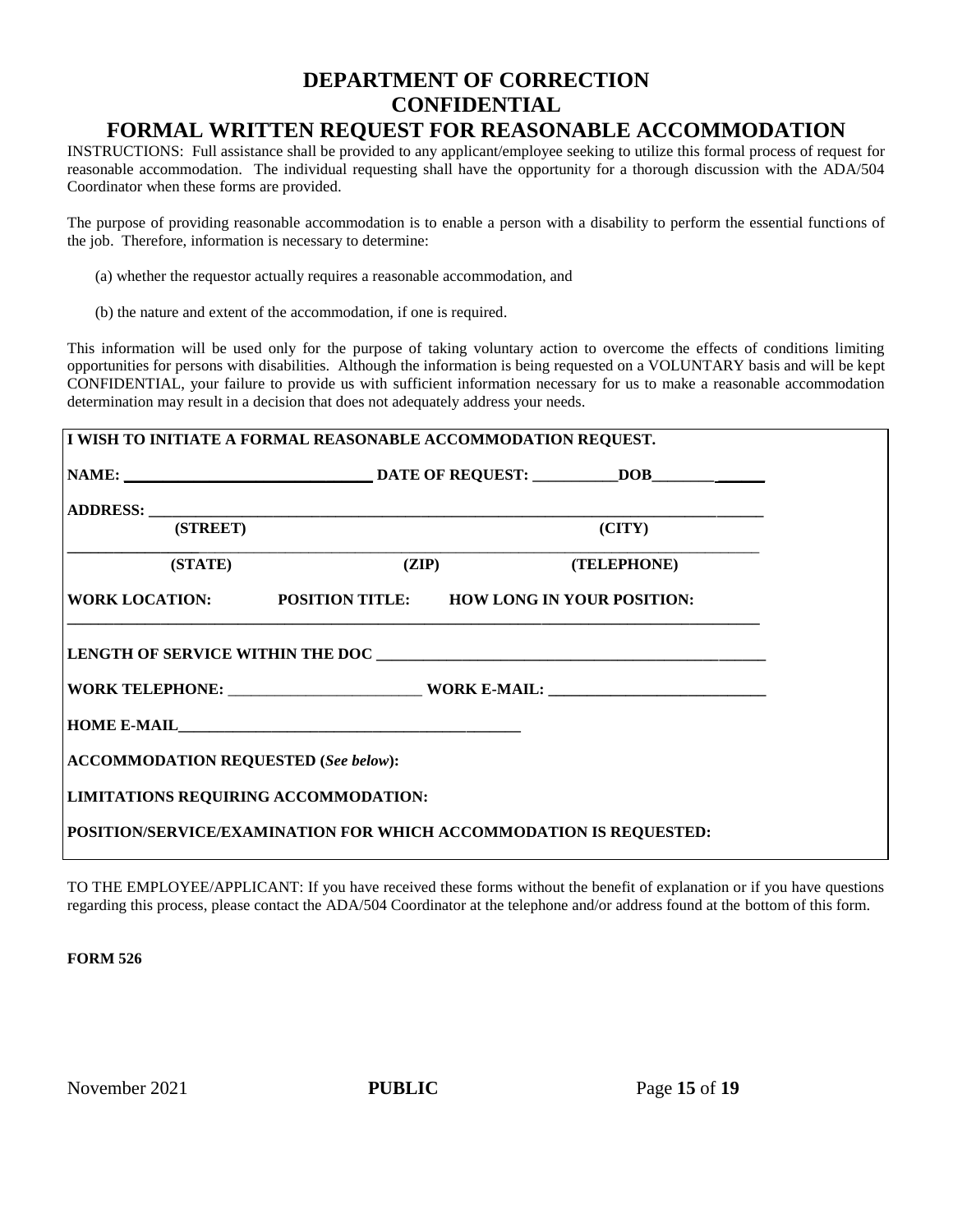**1. MODIFICATION OF DUTIES/ASSIGNMENTS:** includes, but is not limited to, job modification, job tasks, flexible time to allow for transportation and/or medical schedules, task modifications, reassignment of job tasks, etc.

**2. ACCESS:** includes, but is not limited to, physical accessibility of parking lots, entrances, rest rooms, work stations, cafeterias, elevators, etc.

**3. PURCHASE OR MODIFICATION OF EQUIPMENT OR DEVICES:** includes, but is not limited to, push button telephones, hand controls for dictating devices, speaker phones, telephone amplifiers, Braille typewriters, dictating machines, optical scanners, telecommunication devices, noise activated equipment, etc.

**4. WORK-RELATED PERSONAL ACCOMMODATIONS:** includes, but is not limited to, utilization of additional staff as a method of overcoming a physical or mental handicap, readers, drivers, interpreters, personal care attendants for imposed travel, etc.

### **ADDITIONAL INFORMATION THAT REQUESTOR FEELS IS RELEVANT:**

#### \_\_\_\_\_\_\_\_\_\_\_\_\_\_\_\_\_\_\_\_\_\_\_\_\_\_\_\_\_\_\_\_\_\_\_\_\_\_\_\_ \_\_\_\_\_\_\_\_\_\_\_\_\_\_\_\_\_\_\_\_\_\_\_\_\_\_\_\_\_\_\_\_\_\_\_\_\_\_\_ **SIGNATURE OF REQUESTOR OR PERSON RELATIONSHIP TO REQUESTOR**

# **ACTING ON HIS/HER BEHALF**

IT IS THE AGENCY POLICY TO PROCESS ALL FORMAL REASONABLE ACCOMMODATION REQUESTS WITHIN TWENTY (20) WORKING DAYS OF THE DATE THE REQUEST IS RECEIVED, EXCEPT IN SITUATIONS WHEN THE REQUESTOR MAY NEED AN EARLIER ACCOMMODATION TO MEET VITAL HEALTH OR SAFETY NEEDS. IF ACCOMMODATION IS REQUESTED TO ASSIST WITH THE APPLICATION PROCESS OR A DECISION REQUIRES MEDICAL INFORMATION, THE AGENCY WILL BE ALLOWED CONSIDERATION FOR SPECIAL TIME REQUIRED.

THE INDIVIDUAL REQUESTING A REASONABLE ACCOMMODATION WILL RECEIVE A WRITTEN RESPONSE.

Form should be marked **CONFIDENTIAL** and mailed or delivered to:

ADA/504 Coordinator: Carol Thomas, Director of the Office of Diversity & Equal Opportunity

Address: 50 Maple Street, Milford, MA 01757.

Telephone: (508) 422-3690 e-mail address: Carol.Thomas@doc.state.ma.us

If you have further questions, please contact the Program Coordinator for the Disabled, Office of Diversity and Equal Opportunity, 727-7441, TTY 727-6015.

### **FORM 526**

November 2021 **PUBLIC** Page 16 of 19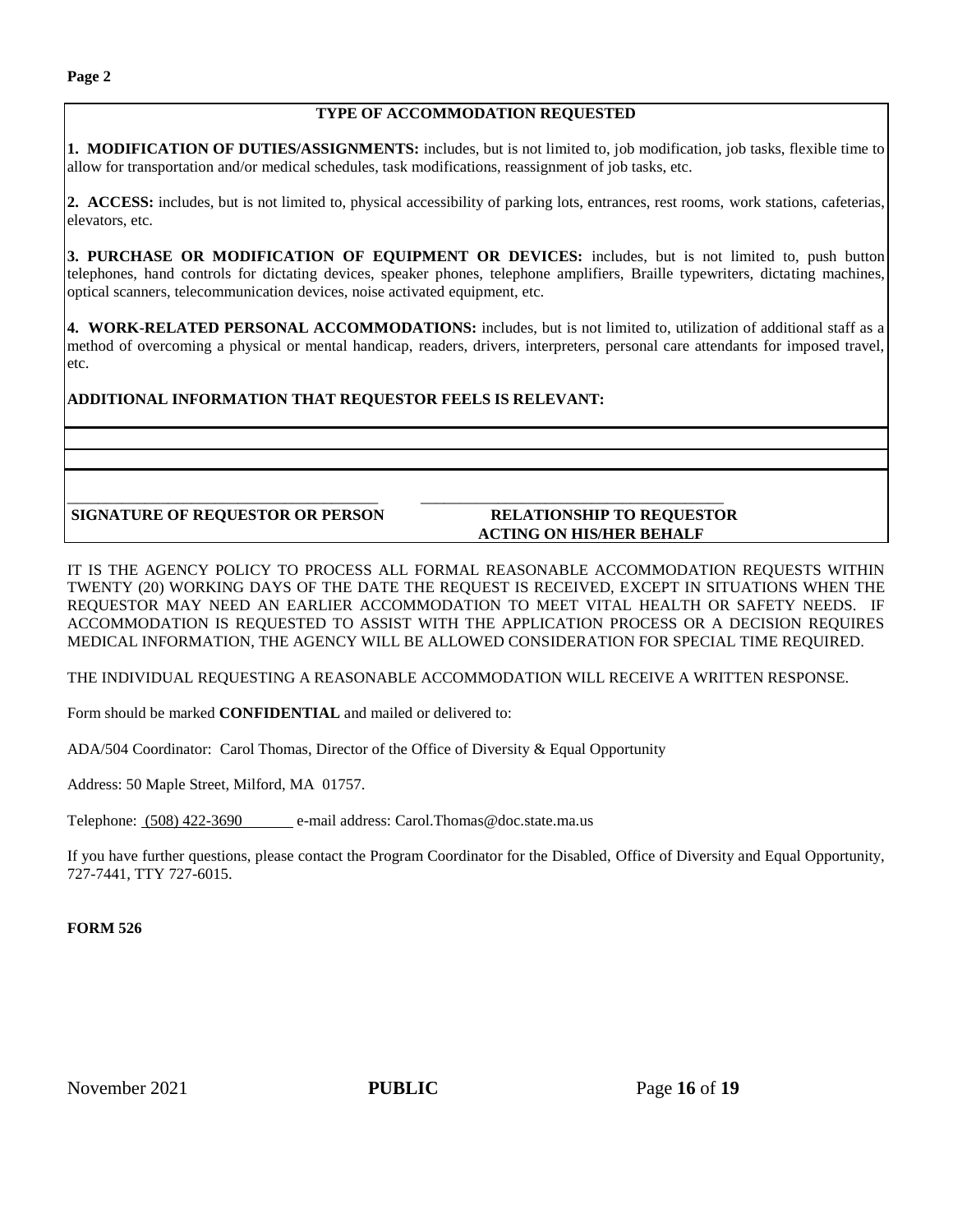### **MEDICAL INQUIRY FORM IN RESPONSE TO AN ACCOMMODATION REQUEST**

- $\triangleright$  For any questions to complete this form please contact Carol L. Thomas, ADA Coordinator, DOC Office of Diversity and Equal Opportunity, 50 Maple Street, Milford, MA 01757, Tel. 508-422-3690.
- For Correction Officers and Correctional Program Officers please review the list of the 7 essential functions enclosed to be addressed in the physician's letter.
- This form must be signed by a physician along with the Doctor's letter.

#### **Employee Name:**

#### **To be completed by the employee:**

#### **A. Questions to help determine the nature of the request.**

A reasonable accommodation is any change in the work environment that helps an employee perform the essential functions of their job or to enjoy the benefits and privileges of employment. To be eligible for a reasonable accommodation you must establish the connection between your disability related limitations and the specific request you are making. If you have a disability that limits the ability to do the essential/core functions of your job, your employer must provide a reasonable accommodation, unless the accommodation requested poses an undue hardship. Additionally once an accommodation has been provided you must be capable of performing the essential functions of your job.

**1. What limitation(s) due to a disability do you have that interferes with your job performance?**

**2. What job functions are you having trouble performing because of the limitation(s)?**

**3. Describe how this limitation(s) interferes with your ability to perform the job function(s)?**

### **To be completed by the medical provider:**

You have been asked to complete this form on behalf of your patient who requested a disability related workplace accommodation from their employer. The employer seeks verification that your patient has: 1) a disability as defined by the ADA (See B below) and that: 2) their disability results in the functional limitations described in A above (See C below).

#### **B. Questions to verify disability.**

For reasonable accommodation under the ADA, an employee has a disability if he or she has an impairment that substantially limits one or more major life activities. The following questions may help determine whether the employee has a disability as defined by the ADA.

**Note:** The questions should be answered based on what limitations the employee has when his or her condition is in an active state and what limitations the employee would have if no mitigating measures were used. Mitigating measures include things such as medication, medical supplies, equipment, hearing aids, mobility devices, the use of assistive technology, reasonable accommodations or auxiliary aids or services, prosthetics, and learned behavioral or adaptive neurological modifications. Mitigating measures do not include ordinary eyeglasses or contact lenses. The Genetic Information Nondiscrimination Act of 2008 (GINA) prohibits employers and other entities covered by GINA Title II from requesting or requiring genetic information of an individual or family member of the individual, except as provided by this law. To comply with this law, we are asking that you not provide any genetic information when responding to this request for medical information. "Genetic information," as defined by GINA, includes an individual's family medical history, the results of an individual's or family member's genetic tests, the fact that an individual or an individual's family member sought or received genetic services, and genetic information of a fetus carried by an individual or an individual's family member or an embryo lawfully held by an individual or family member receiving assistive reproductive services.

| According to the ADA, major life activities may include but are not limited to:                          |               |                                                  |             |  |  |
|----------------------------------------------------------------------------------------------------------|---------------|--------------------------------------------------|-------------|--|--|
| This is for information purposes only $-$ do not circle. This will be used to answer the question below. |               |                                                  |             |  |  |
| Walking                                                                                                  |               | Lifting                                          | Bending     |  |  |
| <b>Standing</b>                                                                                          |               | Sleeping                                         | Reading     |  |  |
| Reaching                                                                                                 |               | Concentrate                                      | Eating      |  |  |
| Thinking                                                                                                 |               |                                                  | Working     |  |  |
| Sitting                                                                                                  | Communicating |                                                  |             |  |  |
|                                                                                                          |               | Hearing<br>Seeing<br><b>Speaking</b><br>Learning | Reproducing |  |  |

November 2021 **PUBLIC** Page 17 of 19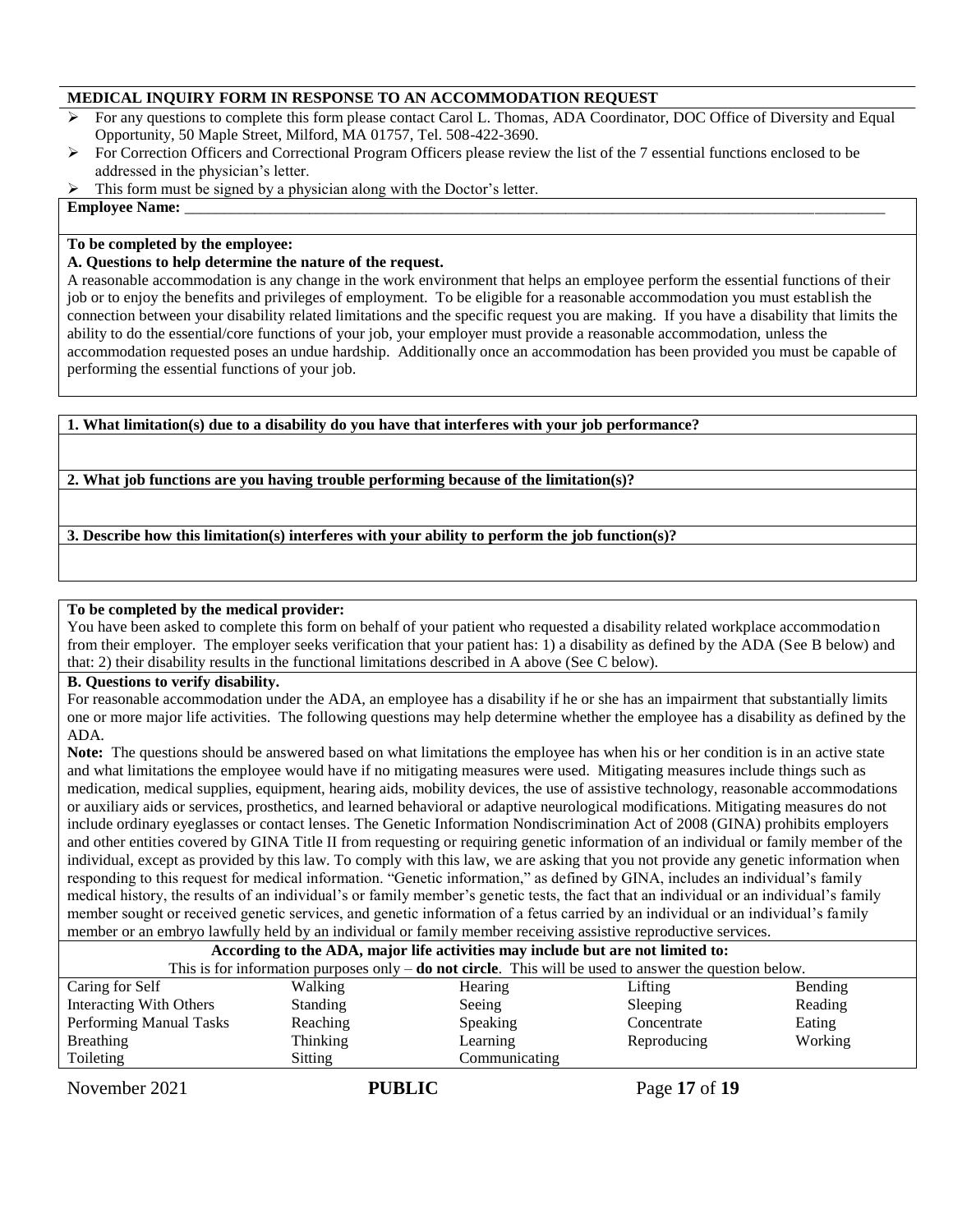| 1. Does the employee have a physical or mental impairment that substantially limits a major life activity? |                                                                                                          |             |                |                 |  |
|------------------------------------------------------------------------------------------------------------|----------------------------------------------------------------------------------------------------------|-------------|----------------|-----------------|--|
| Note:Does not need to significantly or severely restrict the life activity to meet this standard.          |                                                                                                          |             | Yes $\Box$     | No $\Box$       |  |
|                                                                                                            | According to the ADA, major bodily functions may include but are not limited to:                         |             |                |                 |  |
|                                                                                                            | This is for information purposes only $-$ do not circle. This will be used to answer the question below. |             |                |                 |  |
| Immune<br>Genitourinary<br><b>Brain</b>                                                                    |                                                                                                          |             |                | Musculoskeletal |  |
| Normal Cell Growth                                                                                         | Hemic                                                                                                    | Respiratory | Cardiovascular |                 |  |
| Digestive                                                                                                  | Special Sense Organs or Skin                                                                             | Circulatory | Reproductive   |                 |  |
| Bowel/Bladder                                                                                              | Lymphatic                                                                                                | Endocrine   | Neurological   |                 |  |
| 2. Does the impairment substantially limit the operation of a major bodily function?                       |                                                                                                          |             |                | $No \square$    |  |
| Note:Does not need to significantly or severely restrict the bodily function to meet this standard.        |                                                                                                          |             |                |                 |  |
|                                                                                                            |                                                                                                          |             |                |                 |  |
| C. Verification of functional limitation(s).                                                               |                                                                                                          |             |                |                 |  |
|                                                                                                            |                                                                                                          |             |                |                 |  |
| 1. Does your patient have the functional limitation(s) described in A-1?                                   |                                                                                                          |             |                | No $\Box$       |  |
|                                                                                                            |                                                                                                          |             |                |                 |  |
|                                                                                                            |                                                                                                          |             |                |                 |  |

2. Is the functional limitation due to their disability? Yes No

3. What is the anticipated duration of the impairment?

### **D. Comments**:

Employers are obligated to make reasonable accommodations to allow their employees with disabilities the opportunity to perform the essential functions of their job provided the requested accommodation does not fundamentally alter the nature of the job or result in an undue administrative or financial burden.

In order to help us work with our employee, do you have suggestions on accommodations that might be provided? Note: Your suggestions will be used in the interactive process with the employee. The specific accommodation you suggest may or may not be the accommodation ultimately provided.

### **E. Medical Professional Information and Signature.**

| Name:    |                                   | License:      |       |  |
|----------|-----------------------------------|---------------|-------|--|
| Address: |                                   | City/St./ZIP: |       |  |
|          | Medical Professional's Signature: |               | Date: |  |